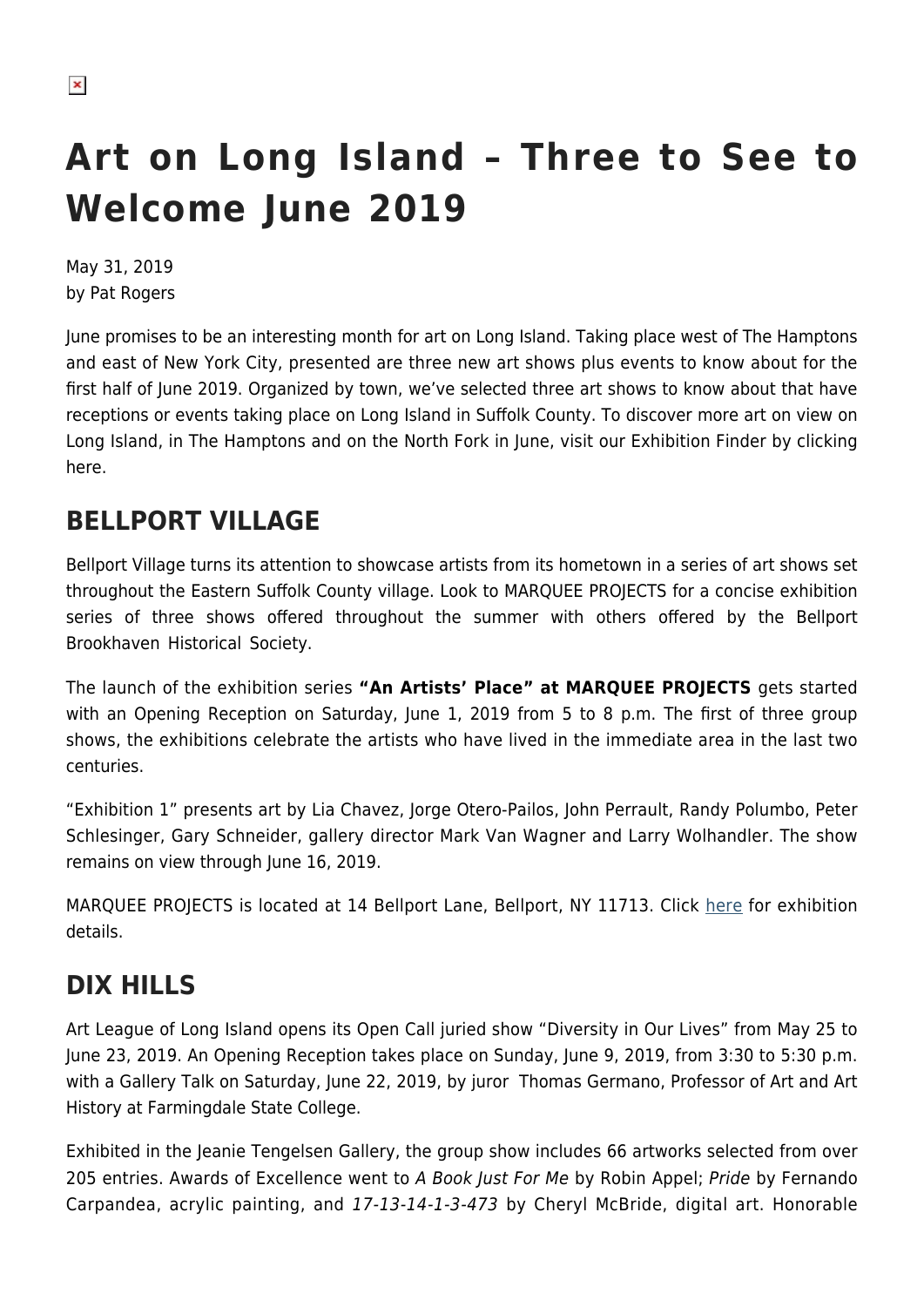Mentions were also awarded to four artists.

Exhibiting artists include Karen Kirshner, Lori Horowitz, Katherine Liepe-Levinson, Margaret Minardi (who won an Honorable Mention), Denis Ponso, Christina Stow and many others. Click [here](http://artleagueli.net/files/Diversity%20accepted%20submissions_0.pdf) for the full list.

Art League of Long Island is located at 107 East Deer Park Road, Dix Hills, NY 11746. [www.artleagueli.net.](http://artleagueli.net/)

 $\pmb{\times}$ "Duo" by Karen L Kirshner. Acrylic on canvas, 30 x 40 inches. ©KarenLKirshner. Courtesy of the artist.

## **HUNTINGTION**

.

.

.

.

Huntington is a great place to be for art in the early part of June with a [Huntington Village Art Walk](https://www.huntingtonartcenter.com/artwalk.html) planned for Sunday, June 9, 2019 from noon to 4 p.m. that puts visual art to the forefront in the vibrant village. It also gives the chance for fotofoto gallery to celebrate twice the opening of their new group show.

**"fotofoto EXPOsure" at fotofoto gallery** is on view May 29, 2019 to June 29, 2019 and has an Opening Reception on Saturday, June 1, 2019 from 5 to 7 p.m. They are participating in the Huntington Village Art Walk on June 9, 2019, providing two festive ocassions to view the photography on view. The exhibition presents work inspired by famous photographer Dorothea Lange's statement that "The camera is a tool that helps us to see."

The photography on view provides a window into the way each photographer examines the subject in order to truly see what's possible. Expect to discover unique views set in New York City, India, forgotten places in the NY Metro and unexpected moments portrayed.

Exhibiting photographers include Saul Addison, Richard Gardner, Andrea M. Gordon, Holly Gordon, John Lazzaro, Paul Mele, Denis Ostrovskiy, Ralph Masullo, Pamela Waldroup and Aronda Xystirs. The exhibition remains on view through June 29, 2019.

fotofoto gallery is located at 14 West Carver Street, Huntington, NY 11743. [www.fotofotogallery.org.](http://fotofotogallery.org/) Click here for exhibition details.

> $\pmb{\times}$ "Beachy Keen" by Holly Gordon. Photograph. Courtesy fotofoto gallery.